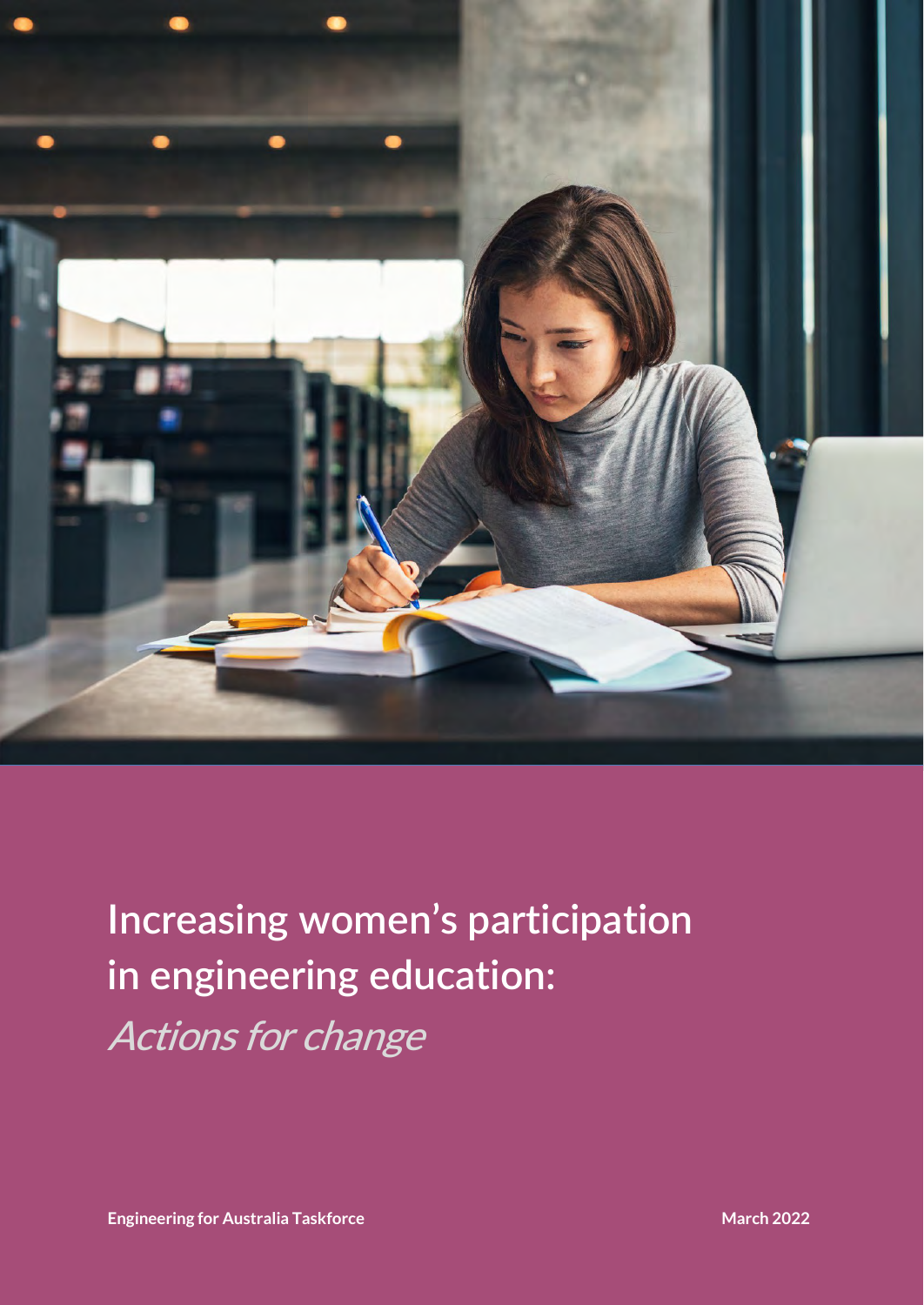## **Introduction**

Engineering should be as diverse as the people it serves. For all Australian workplaces, diversity is good for culture and outcomes. Businesses thrive with a mix of ideas and views from people with different backgrounds and experiences.

The engineering industry should value diversity to an even greater extent, because problem solving is fundamental to engineering. Diversity yields better solutions, new ideas, and stronger financial performance.

And yet, engineering hasn't achieved the gender equity realised in other industries. To achieve this goal, more women must be attracted to university engineering education.

*Women make up 47% of all employed people in Australia. In engineering, they make up 12% of the workforce and 16% of students studying at universities.* 



Diversity in engineering education is a national issue needing urgent attention.

## **Women in engineering**

If we want more women to choose higher education in engineering, we need more girls to engage with engineering. But many girls aren't invited to consider engineering as a career.

Addressing this issue means building positive early ideas of what it means to be an engineer. This starts in early childhood education and primary school.

*'Ensuring girls and women have equal access to STEM education and ultimately STEM careers is an imperative from the human rights, scientific, and development perspectives.' – UNESCO, 2017.* 

In May 2019, the Engineering for Australia Taskforce came together and identified issues that contribute to the low participation of women in engineering: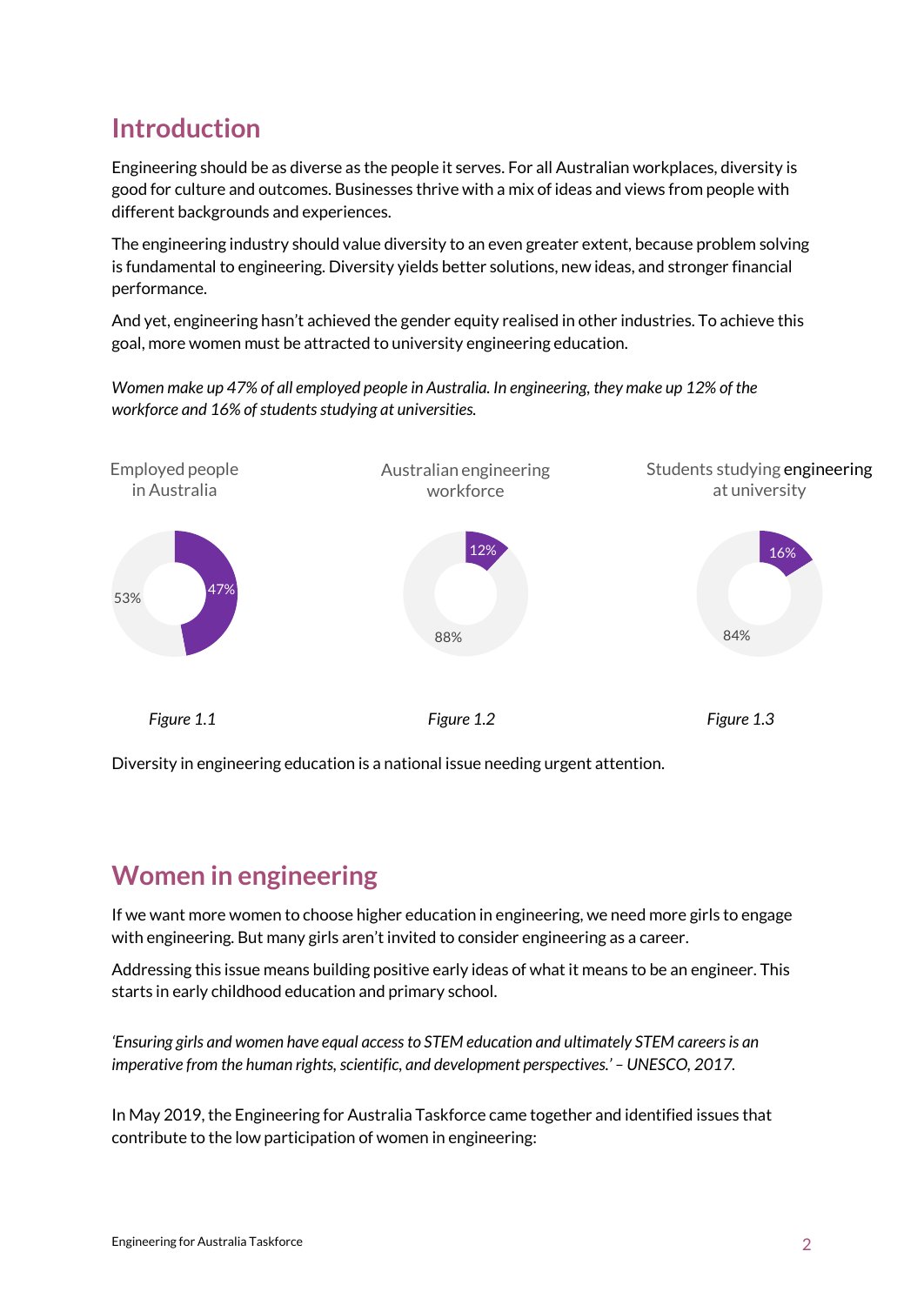- Engineering enrolments don't reflect the diversity of the Australian population, particularly gender diversity.
- Engineering isn't visible enough in schools (and in society generally).
- There are many outreach and engagement programs and initiatives, but they operate in isolation, don't scale and aren't well evaluated.

Teachers, early educators and school leaders are at the core for addressing these nationwide problems. Industry and government efforts must help these early influencers to grow girls' interest in engineering.

Professor Deborah Corrigan and Dr Kathleen Aikens prepared a report for the Taskforce to assess the current barriers, *[Barriers to Participation in Engineering and the Value of Interventions to Improve](https://engineersaustralia.org.au/sites/default/files/resource-files/2022-03/ENGINEERING_FOR_AUSTRALIA_TASKFORCE%20_FINAL_REPOR_NOV_2019.pdf)  [Diversity](https://engineersaustralia.org.au/sites/default/files/resource-files/2022-03/ENGINEERING_FOR_AUSTRALIA_TASKFORCE%20_FINAL_REPOR_NOV_2019.pdf)*.

This plan supports women specifically in engineering higher education, recognising that the challenges in engineering are more pronounced than the rest of the STEM workforce. Th[e Women](https://www.science.org.au/support/analysis/decadal-plans-science/women-in-stem-decadal-plan)  [in STEM Decadal Plan](https://www.science.org.au/support/analysis/decadal-plans-science/women-in-stem-decadal-plan) from the Australian Academy of Science and Australian Academy of Technology and Engineering has practical actions for all sectors to support a strong STEM workforce to 2030.

# **Engineering identity**

Girls consider their skills and abilities early. They work out whether they feel confident in science and any maths – the foundations of engineering – at a time when they're building views on gender. This results in girls streaming out of the pre-requisites for choosing engineering in senior high school and university.

The stereotype is that engineering (and other STEM fields) is mainly for boys. Girls can feel anxious about their performance, thinking 'boys do better at this than me'. The experience with engineering becomes negative, and how they feel about it is negative too. They believe it's difficult, not interesting, and not an attractive career.

Creating a positive engineering identity at a young age is central to fostering girls' interest in the field.

We must explore ways to help them develop a positive identity and see how this connects to a future in engineering.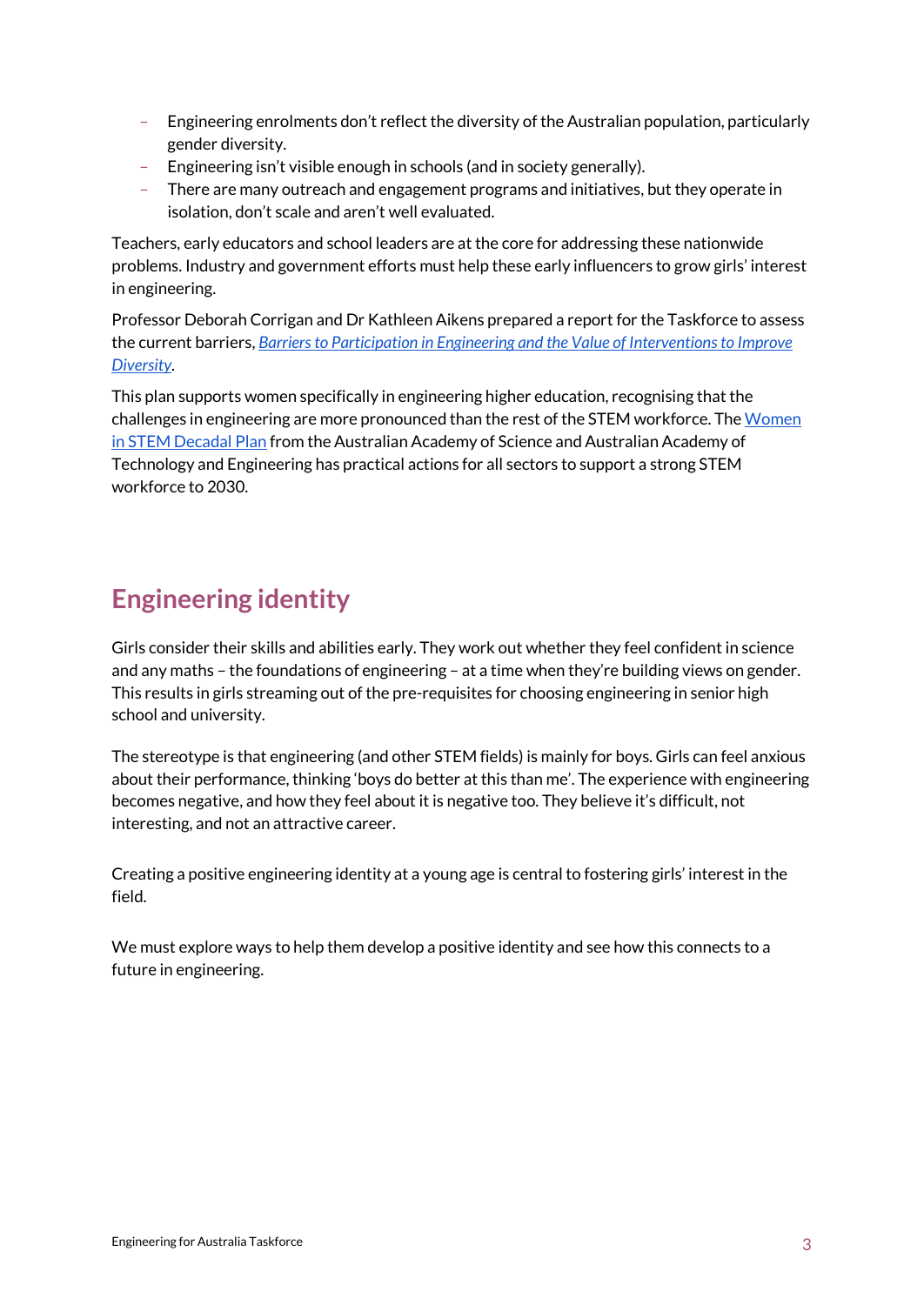## **Criteria for success**

*Australia needs an evidence-based, nationwide strategy with sustained impact focused on developing an engineering identity starting from primary school.*

We're calling on all sectors to take actions that support teachers and early educators to build the engineering identity.

Help girls to know they can succeed as an engineer. All actions must meet the criteria set by the Engineering for Australia Taskforce. That is to:

- influence young peoples' choices to study engineering, particularly women and girls
- encourage national, system-wide solutions.

Early childhood educators, teachers, school leaders and families are critical to:

- promoting the engineering identity
- keeping girls connected to the idea of becoming an engineer.

The broader policy and program environment must evolve to support these influencers. That means there are actions to take right now for:

- educators and learning environments
- industry
- government.

It's also important for parents, carers and family members to become engineering champions. That means changing the way they think and talk about girls and engineering. Schools, industry and government should consider them an important audience for their actions.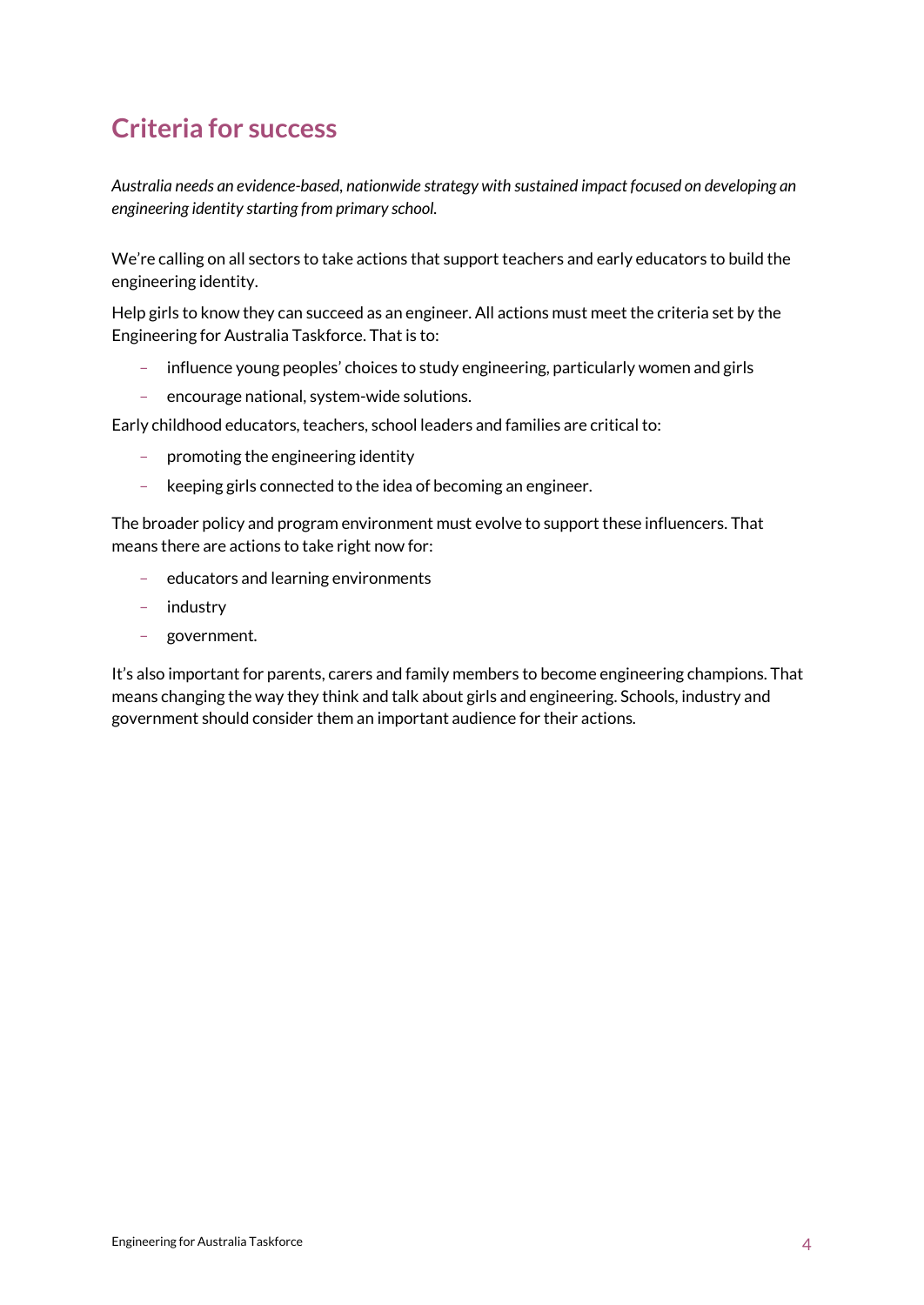# **Actions for change**

*Teachers are in direct contact with girls, so they have a leading role to play.*



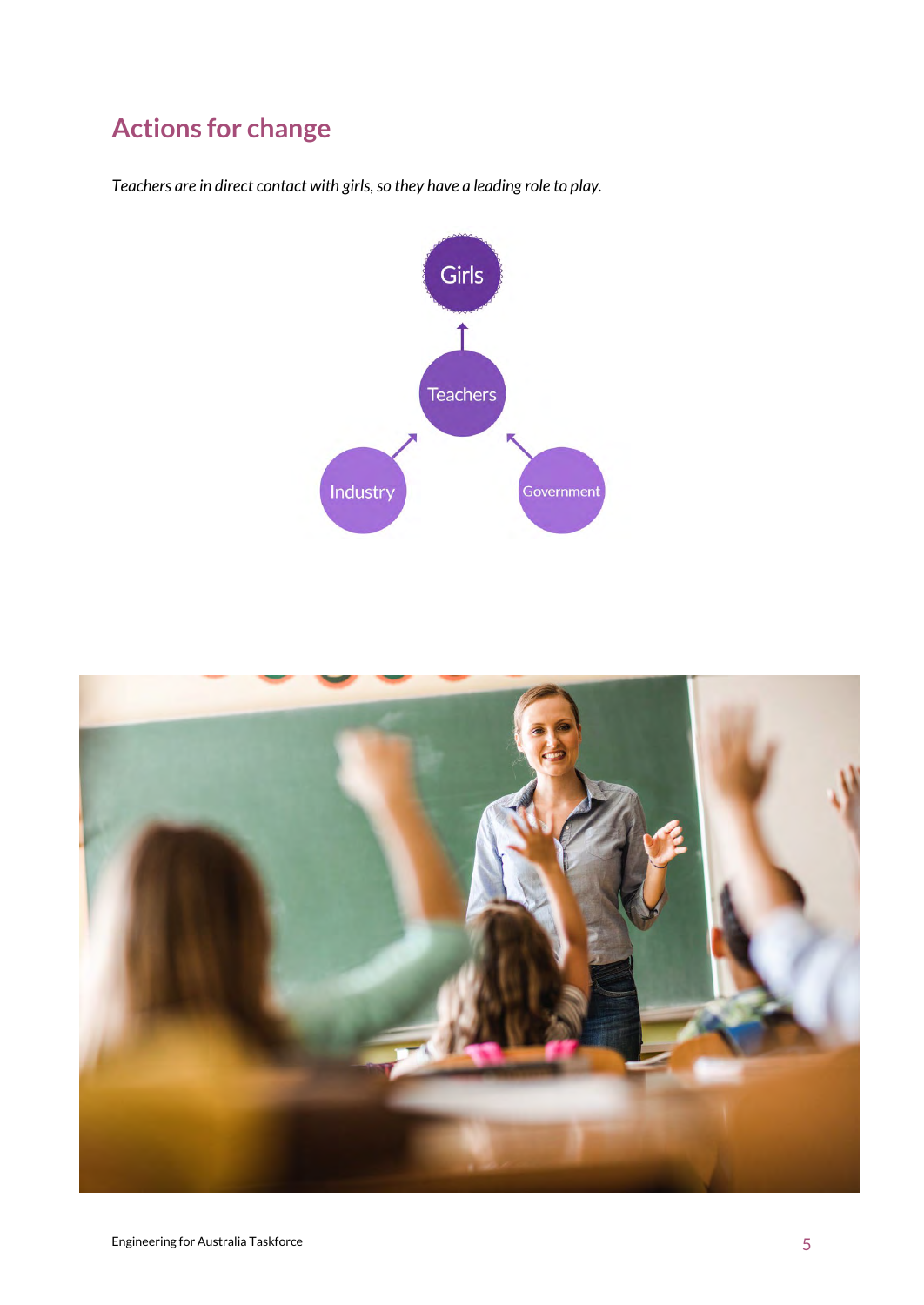## **Primary school teachers and early childhood educators**

There is a critical window in early childhood education, as girls form their identity and ideas about what they're capable of. Teachers must capture girls' interest in engineering and nurture it.

Action 1. Teachers participate in professional development to improve engineering knowledge, skills and confidence.

To show girls that engineering is open to them, teachers and early childhood educators must:

- understand engineering essentials
- encourage girls who show an interest.

Girls in STEM classrooms are often asked fewer questions and given less talking time.

Teachers can reach this understanding through supported training and self-directed learning. They will recognise and promote engineering as part of teaching the existing curriculum.

Action 2. Teach engineering as a distinct learning area, not just as a part of maths and science.

There are many STEM initiatives and activities, but few address engineering as distinct from science, technology and maths. Engineering content is included in the curriculum, but the word 'engineering' isn't used.

As a result, teachers and students covering engineering content don't associate what they're doing as 'engineering'. Girls might not realise they have aptitude in this field, and that these skills create opportunities for a rewarding career.

#### Action 3. Use inclusive language, learning environments and tools.

*'Research on biological factors, including brain structure and development, genetics, neuroscience and hormones, shows that the gender gap in STEM is not the result of sex differences in these factors or in innate ability.' – UNESCO, 2017* 

Children's attitudes and ideas about engineering are developing at the same time as ideas about gender, in the early school years. Teachers should explore ways to make engineering feel equally accessible to all genders, including through:

- encouraging girls to participate equally in engineering, maths and science lessons and discussions
- promoting women as role models in engineering, maths and science, to show children what's possible
- creating learning environments around engineering where girls can feel a sense of belonging.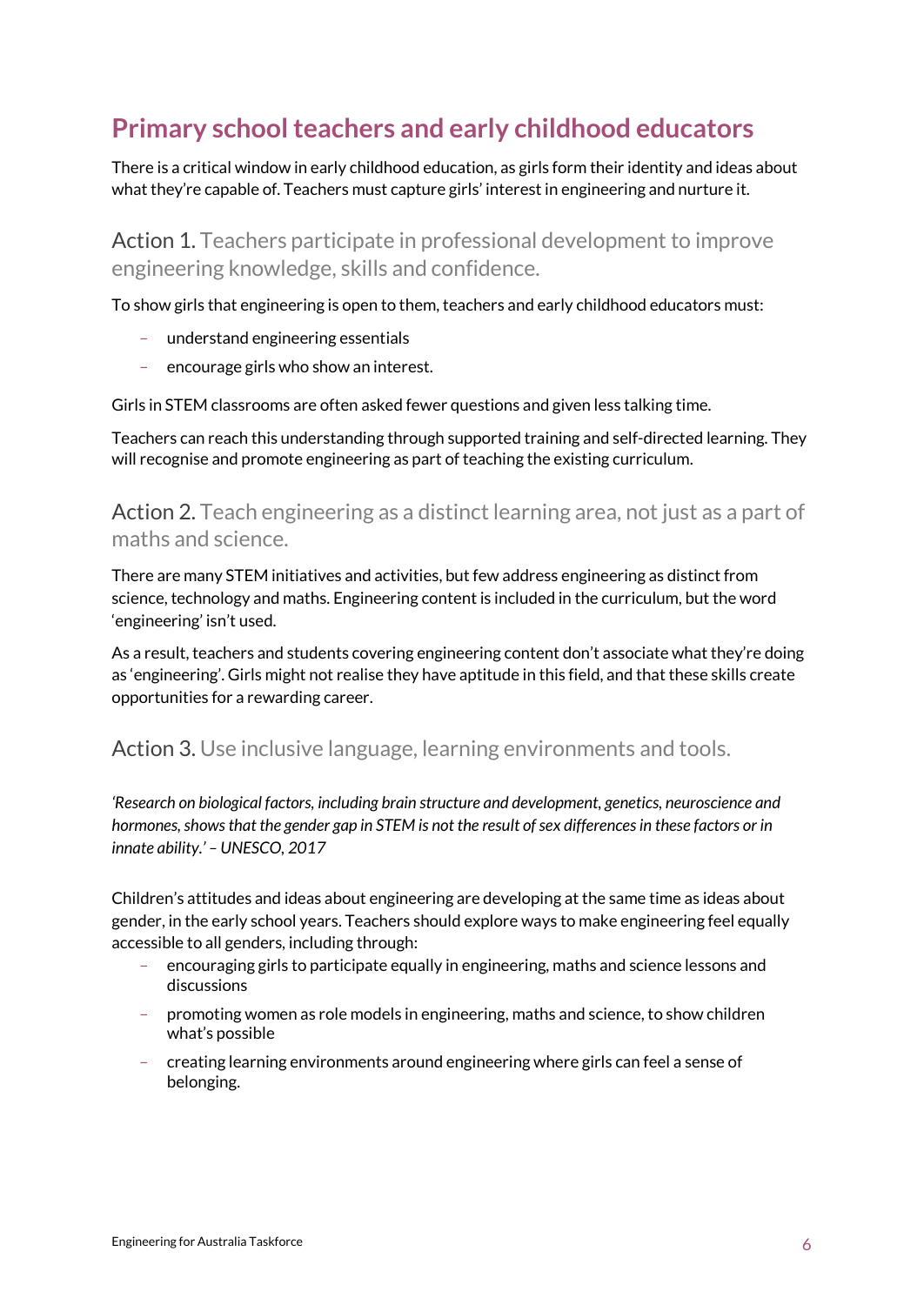# **Industry**

Industry can support teachers and early educators to promote engineering as a desirable career choice.

By getting involved in the early years with programs and activities, industry can promote a positive engineering identity and benefit from better participation of women in the workforce.

#### Action 1. Champion the need for diversity in the engineering workforce and campaign for change.

Encouraging girls into engineering education and workplaces can't happen without showing the places that are waiting for them are welcoming and inclusive. Industry has a role to make sure the engineering culture:

- is inclusive and respectful
- challenges traditional stereotypes
- is free from discrimination and bias
- enables flexibility and accommodates career interruptions and changes.

#### Action 2. Give financial and in-kind support to programs that fit the criteria prioritised by the Taskforce.

For the biggest impact while considering spend, industry must prioritise:

- existing programs with credible evidence of impact achieved to date
- new programs that include clearly defined evaluation criteria in the design.

Industry should partner together to support programs for primary-aged students that are long term, nationally scalable and engineering focused.

Action 3. Take part in outreach activities with a broad spectrum of students, use inclusive language and challenge outdated gender stereotypes.

Students from rural and regional areas are already under-represented in STEM careers, due to a lack of opportunity for equal education. Travel restrictions during COVID-19 caused further division and highlighted the need for program accessibility.

All students in Australia should be able to access activities to increase the diversity of students choosing engineering. Otherwise, existing inequality could be reinforced.

## **Government**

Teachers who have quality information, training and resources can teach engineering concepts and explore what engineering careers look like to their students. Funding practical support for schools and teachers will help them to do this.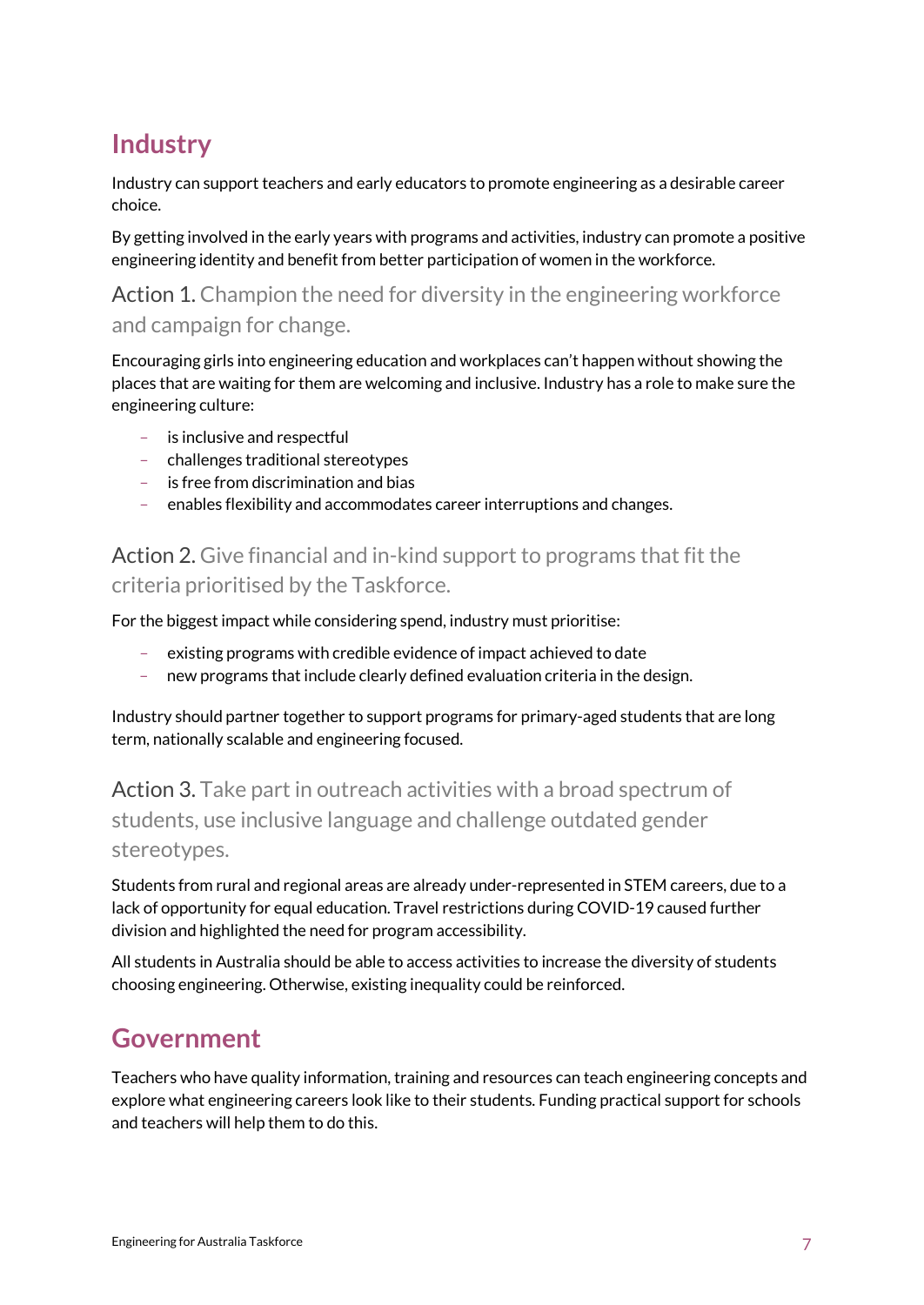#### Action 1. Only fund initiatives with evidence of impact or which have evaluation criteria included in the design.

There are many gender equality initiatives for STEM, but many lack the evaluation of their outcomes. It's important to only consider evidence-based approaches and make evaluation and continuous improvement a condition of funding to ensure they're effective.

For the biggest impact while considering spend, government must prioritise:

- existing programs with credible evidence of impact achieved to date
- new programs that include clearly defined evaluation criteria in the design.

Government should support programs for primary-aged students that are long term, nationally scalable and engineering focused.

Action 2. Ensure programs are funded to allow sufficient time for benefits to be fully realised.

Research shows that programs which are sustained tend to have greater impact than one-off interventions. Students experience one-off interventions as separate to their core learning, and so, are perceived as less relevant.<sup>1</sup>

<span id="page-7-0"></span>

<sup>1</sup>Professor Deborah Corrigan and Dr Kathleen Aikens, "Barriers to participation in engineering and the value of interventions to improve diversity", Monash Education Futures.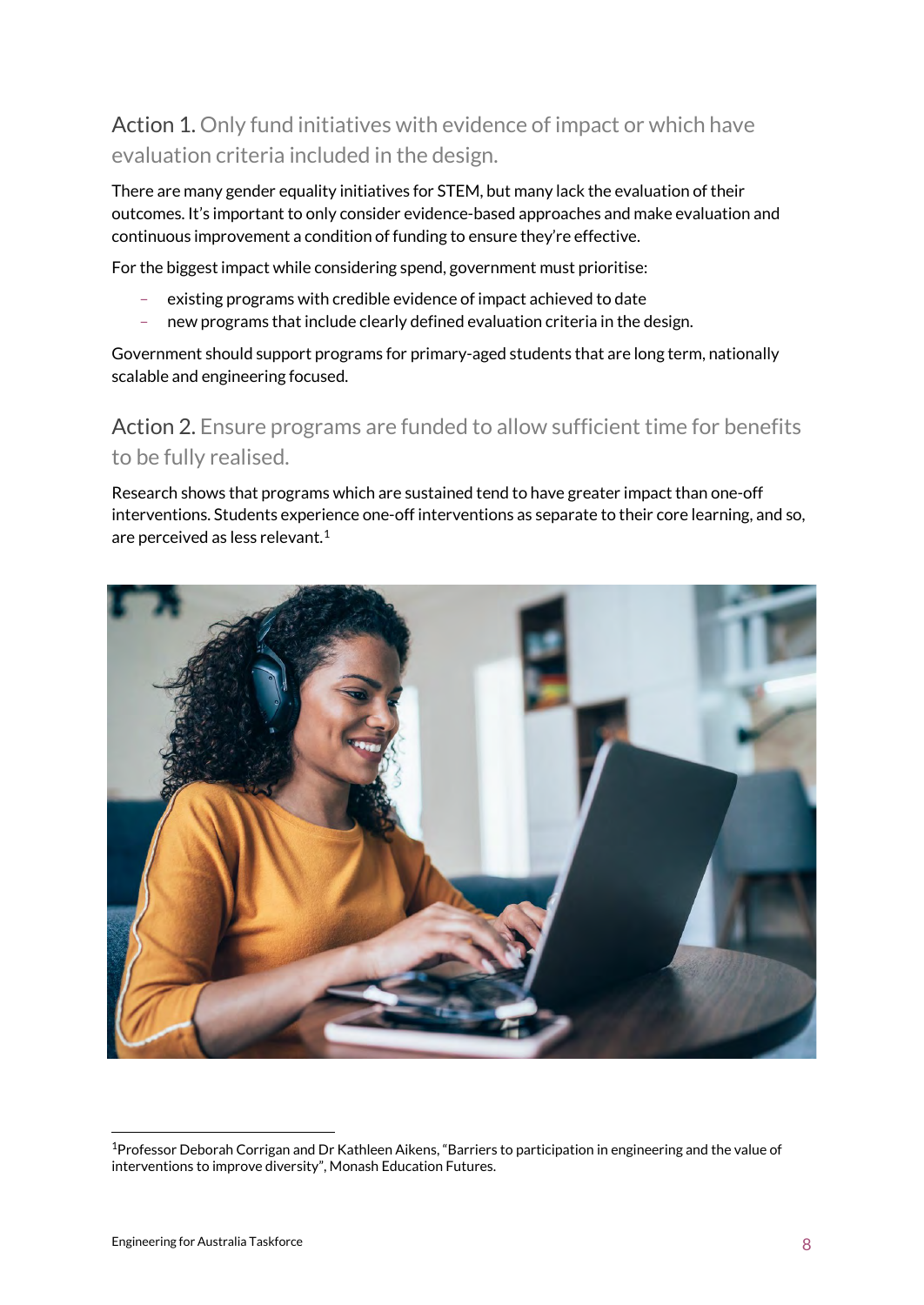### **Resources**

- [Women in STEM Decadal Plan](https://www.science.org.au/support/analysis/decadal-plans-science/women-in-stem-decadal-plan)
- [The Australian Government's STEM Equity Monitor](https://www.industry.gov.au/data-and-publications/stem-equity-monitor)
- [Women in STEM Ambassador's Future You](https://womeninstem.org.au/work/)
- [The Girls in STEM Toolkit](https://www.thegist.edu.au/)
- [Women in STEM Ambassador's National Evaluation Guide for STEM Gender Equity](https://womeninstem.org.au/national-evaluation-guide/)  [Programs](https://womeninstem.org.au/national-evaluation-guide/)
- [Questacon's Engineering is Elementary](https://www.questacon.edu.au/outreach/engineering-elementary)
- [CSIRO's STEM Professionals in Schools](https://www.csiro.au/en/education/programs/stem-professionals-in-schools)
- [CSER's MOOC programs for educators](https://csermoocs.adelaide.edu.au/)
- [Robogals incursions and competition](https://robogals.org/)

Find more resources on the [Engineers Australia's website.](https://www.engineersaustralia.org.au/Engineering-for-Australia-Taskforce)

## **The Engineering for Australia Taskforce**

Th[e Engineering for Australia Taskforce](https://www.engineersaustralia.org.au/Engineering-for-Australia-Taskforce) is a group dedicated to increasing women's participation in engineering in Australia.

#### **Members**

Jane MacMaster - Chief Engineer, Engineer Australia (Chair)

Elizabeth Croft – Dean of Engineering, Monash University (Deputy Chair)

Lisa Harvey-Smith – Australian Government Women in STEM Ambassador, UNSW

Katrina Falkner - Dean of Engineering, Adelaide University

Sally-Ann Williams – CEO, Cicada Innovations

Paul Wood - Board Member, ATSE

The Taskforce first met in 2019 to discuss their concerns for diversity in engineering education. The Taskforce commissioned Monash Education Futures to identify ways to mitigate the barriers [preventing women from choosing to study engineering.](https://engineersaustralia.org.au/sites/default/files/resource-files/2022-03/ENGINEERING_FOR_AUSTRALIA_TASKFORCE%20_FINAL_REPOR_NOV_2019.pdf)

Now, the group is working through the report's recommendations so they can fulfil their goal to have more women studying engineering university degrees in Australia.

They encourage actions based on the potential to influence young people's choices to study engineering.